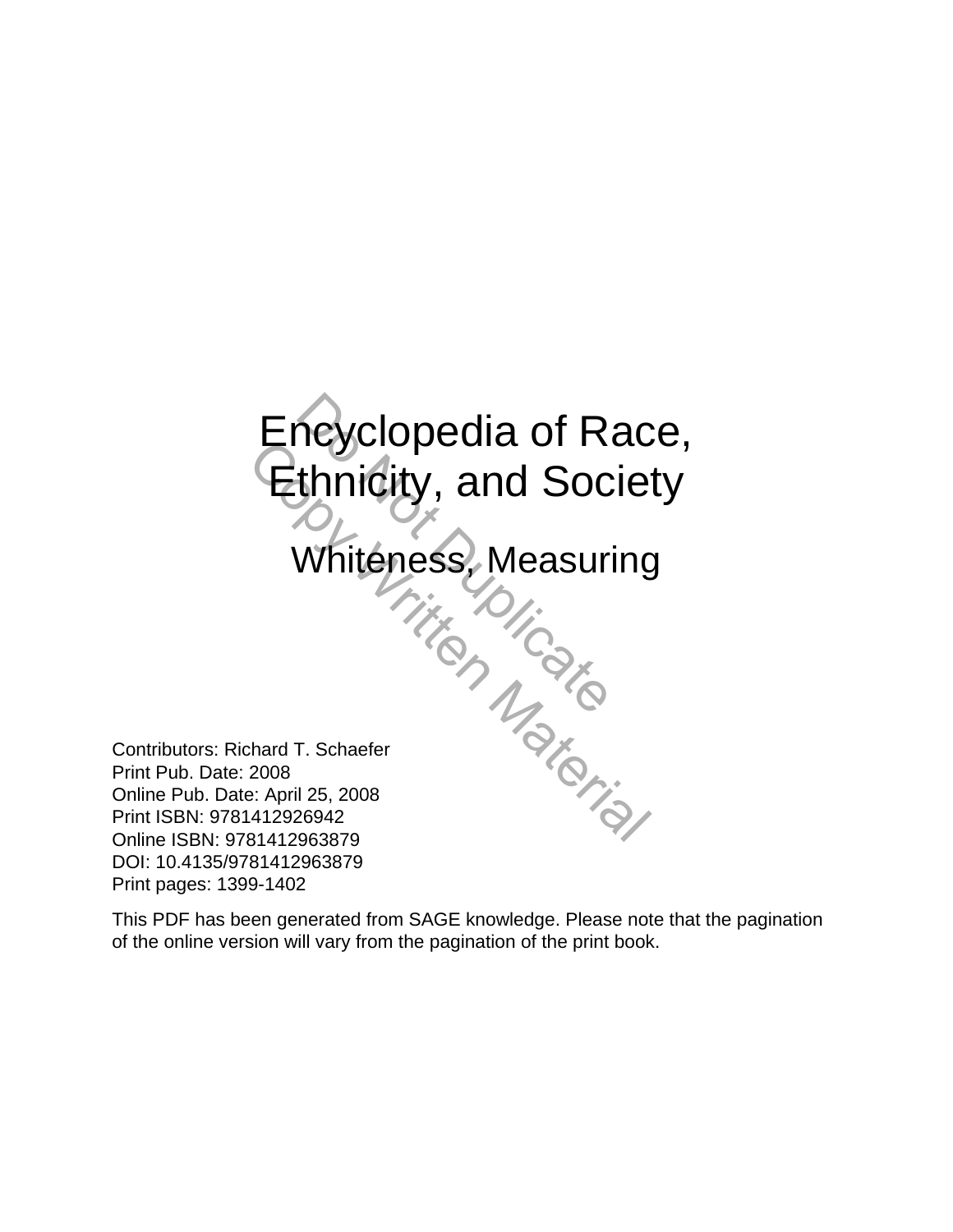#### 10.4135/9781412963879.n590

One of the most striking developments in the field of racial and ethnic studies over the past 15 to 20 years has been work on the topic of whiteness. Research on White culture and identity is not entirely new. Scholars of color have a long and distinguished history of writing about White Americans and their problematic place in the racial hierarchy (in the 1940s, Richard Wright famously said, "There isn't any Negro problem, there is only a White problem"). And mainstream social scientists have tracked the racial attitudes and opinions of Whites for decades. What is new about "whiteness studies" is its attention to the understandings of Whites, or the lack thereof, of their own racial identities and culture and the privileges that go along with them.

of Whites for decades. What is new at<br>nderstandings of Whites, or the lack th<br>nd the privileges that go along with the<br>which has been historical and qualitativ<br>ven among whiteness scholars, division<br>hite cultural practices Iture and the privileges that go along with them.<br>Ilk of which has been historical and qualitative, harsy. Even among whiteness scholars, divisions ha<br>on White cultural practices and self-conceptions<br>der social contexts an The work, the bulk of which has been historical and qualitative, has provoked a good deal of controversy. Even among whiteness scholars, divisions have emerged between those who focus on White cultural practices and self-conceptions and those who emphasize broader social contexts and racial ideologies. **[p. 1399** ↓ **]** Many of the debates, both inside and outside of the field, stem from basic challenges of data and measurement. The dearth of broad quantitative information and analysis has left open many questions about the nature and pervasiveness of "whiteness" in contemporary U.S. culture. A somewhat more fundamental problem is the difficulty of specifying and operationalizing key concepts and ideas. How, for example, does one measure the salience of an identity that is assumed to be hidden or taken for granted? How can the claim that Whites don't see White advantage be documented without calling attention to these privileges in the first place?

To illustrate and address these measurement challenges, three key theoretical issues from the literature are posited and examined in this entry. The first two involve core propositions about the relative importance of White identity and the visibility and understanding of privilege among Whites. The third is a set of claims about deeper cultural ideologies and norms. Strategies for operationalizing and measuring these concepts and claims using traditional survey methodology are discussed. Then, data from a 2003 survey conducted at the University of Minnesota under the auspices of the American Mosaic Project are provided. The goal is to provide a basic conceptual framework, set of procedures, and recent findings to illustrate the challenges and possibilities of bringing empirical data to bear on the study of whiteness.

Page 2 of 8 **Encyclopedia of Race, Ethnicity, and Society:** Encyclopedia of Race, Ethnicity, and Society: Whiteness, Measuring **SSAGE knowleds**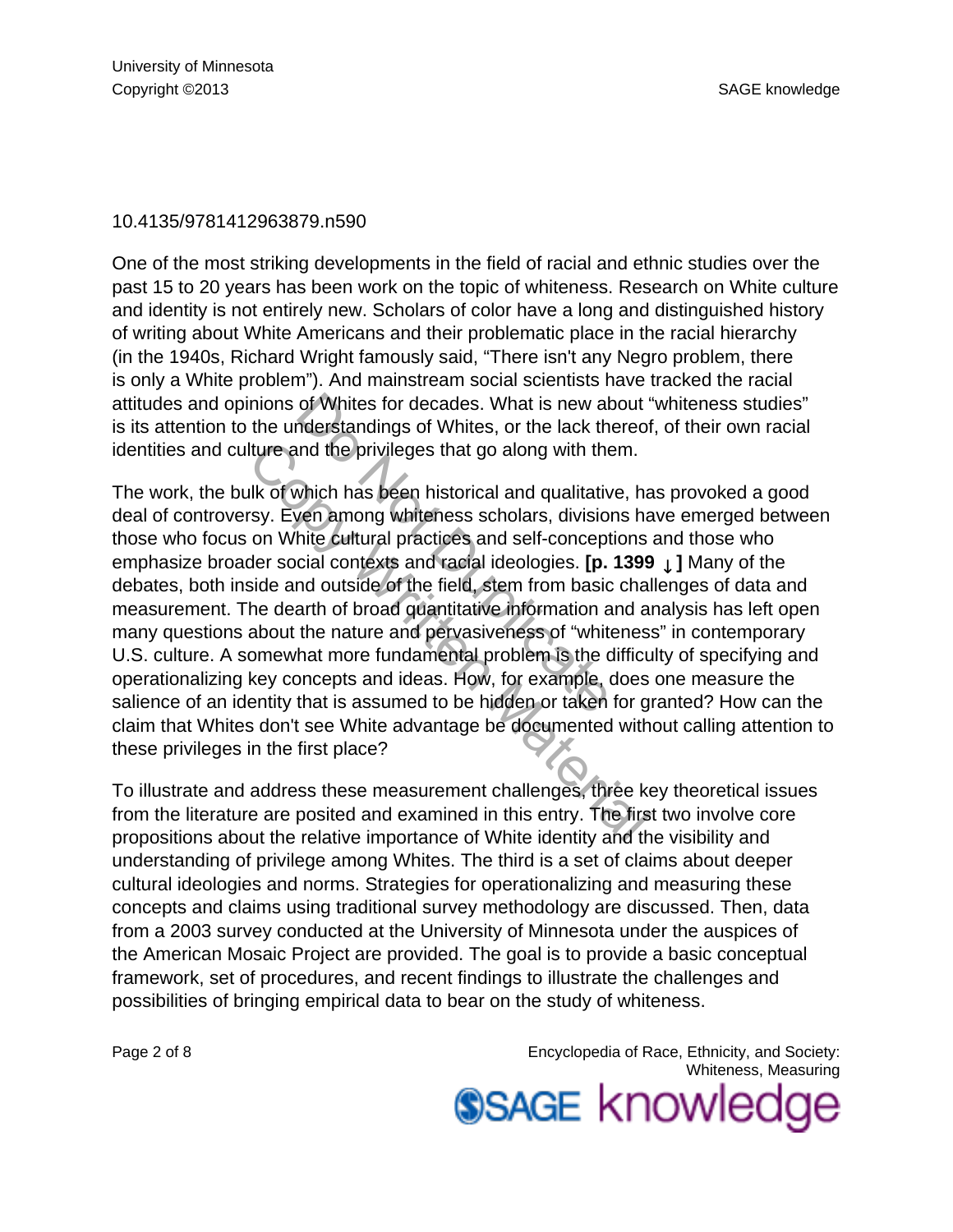#### White Identity

One of the first and most basic claims from whiteness scholars is that White Americans have very little racial awareness of or consciousness about themselves. Being White, in this view, is essentially invisible to those who inhabit that racial category. Often conflated with collective designations of "American" or "human," whiteness is hidden, unmarked, or taken for granted—as much the absence of an identity as an identity itself. Race becomes something only others have. Even when asked directly about what it means to be White, many White Americans have little of consequence or substance to offer.

Thing only others have. Even when asked any White Americans have little of constant white Americans have little of constrained in the most straightforward to distribute the most straightforward to distribute way to operati The Propositions about whiteness discussed here,<br>White identity are the most straightforward to deachologists use variations on the identity scales or<br>ps. Another way to operationalize these claims is<br>portance of their rac Of the three sets of propositions about whiteness discussed here, those relating to the invisibility of White identity are the most straightforward to deal with empirically. Some social psychologists use variations on the identity scales originally developed for minority groups. Another way to operationalize these claims is to simply ask Whites to assess the importance of their racial identity and culture and then compare their aggregated responses with those of respondents from other races and ethnic groups. Such an approach supplies basic, baseline data on the extent to which Whites see being White as a part of their identity (as opposed to the assumptions of invisibility from the field).

On the American Mosaic questionnaire, respondents were asked about the importance of their own racial identity, in terms of both the present ("How important is this identity to you?") and the past ("How important was [your racial identity] growing up?"). About 37% of Whites reported that their racial identity was "very important" to them at present, compared with 72% for non-Whites. Also taking into account those who answered "somewhat important" increases the percentage of Whites who believed their White racial identity to be of some significance to 74% (compared with 90% for non-Whites). Similarly, Whites were far less likely than non-Whites to say that their racial identity was important to them in childhood and adolescence: 26% of Whites said that being White was very important growing up, while 57% of non-Whites made that assertion.

These data and measures have clear implications for theories of whiteness. The results suggest that throughout life, a majority of Whites see their own racial identity as

Page 3 of 8 **Page 3 of 8** Encyclopedia of Race, Ethnicity, and Society: Whiteness, Measuring **SSAGE knowled**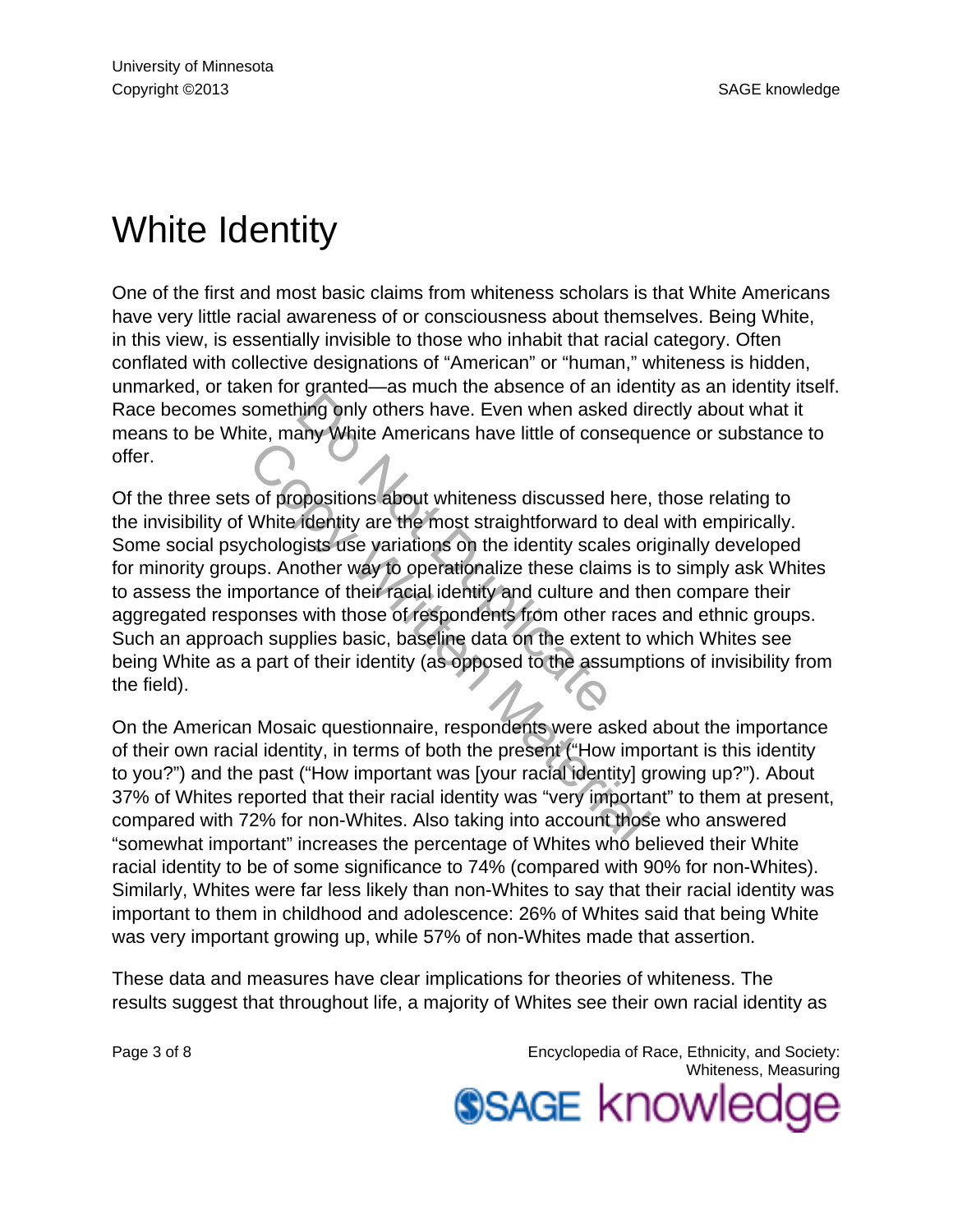less important than do members of other racial and ethnic groups. At the same time, however, the results suggest that White identity is far from invisible. Not only did many more respondents say that their White identity was important to them than whiteness theorists would have anticipated, they were also quite concerned about the preservation of White racial culture.

To get at culture (as distinct from identity), respondents were asked whether they believed their racial group has a culture that should be preserved, a question that has frequently been asked of ethnic and racial minorities on conventional surveys. About 77% of White respondents affirmed the desire to preserve their racial culture. While not as overwhelming as for non-Whites (91% of whom answered "yes"), this result nonetheless suggests the need to reexamine basic presuppositions about the invisibility and "taken-for-grantedness" of whiteness.

## Understanding of Privilege

Do Not Duplicate ming as for non-Whites (91% of whom answered<br>gests the need to reexamine basic presupposition<br>cantedness" of whiteness.<br>**ANDIPY OF PRIVILEGE**<br>ars have also postulated that Whites are less will<br>ages **[p. 1400**  $\downarrow$  **]** tha Whiteness scholars have also postulated that Whites are less willing or able to see the structural advantages **[p. 1400**  $\parallel$  ] that are accorded to them than are members of other racial groups. Theories about the visibility and understanding of White privilege are quite challenging to operationalize. The basic problem is how to ask about something that is presumed to be unrealized without giving away the answer in the question.

The survey researcher has two options. The first is to ask White respondents questions that directly assess their awareness of being advantaged by race. This procedure would provide a concrete measure of awareness of White privilege for Whites, especially if used in comparison to the rates of awareness for other racial groups. However, it does not allow for deeper analysis of understandings of White privilege. (In fact, if White respondents fail to acknowledge privilege—as many would, according to prevailing theories—nothing else can be asked or analyzed.)

The second approach to assessing awareness and understanding of White privilege is to assert the existence of White advantages and then explore respondents' understanding of the sources, extent, and consequences of these advantages. While

Page 4 of 8 **Page 4 of 8** Encyclopedia of Race, Ethnicity, and Society: Whiteness, Measuring **SSAGE knowled**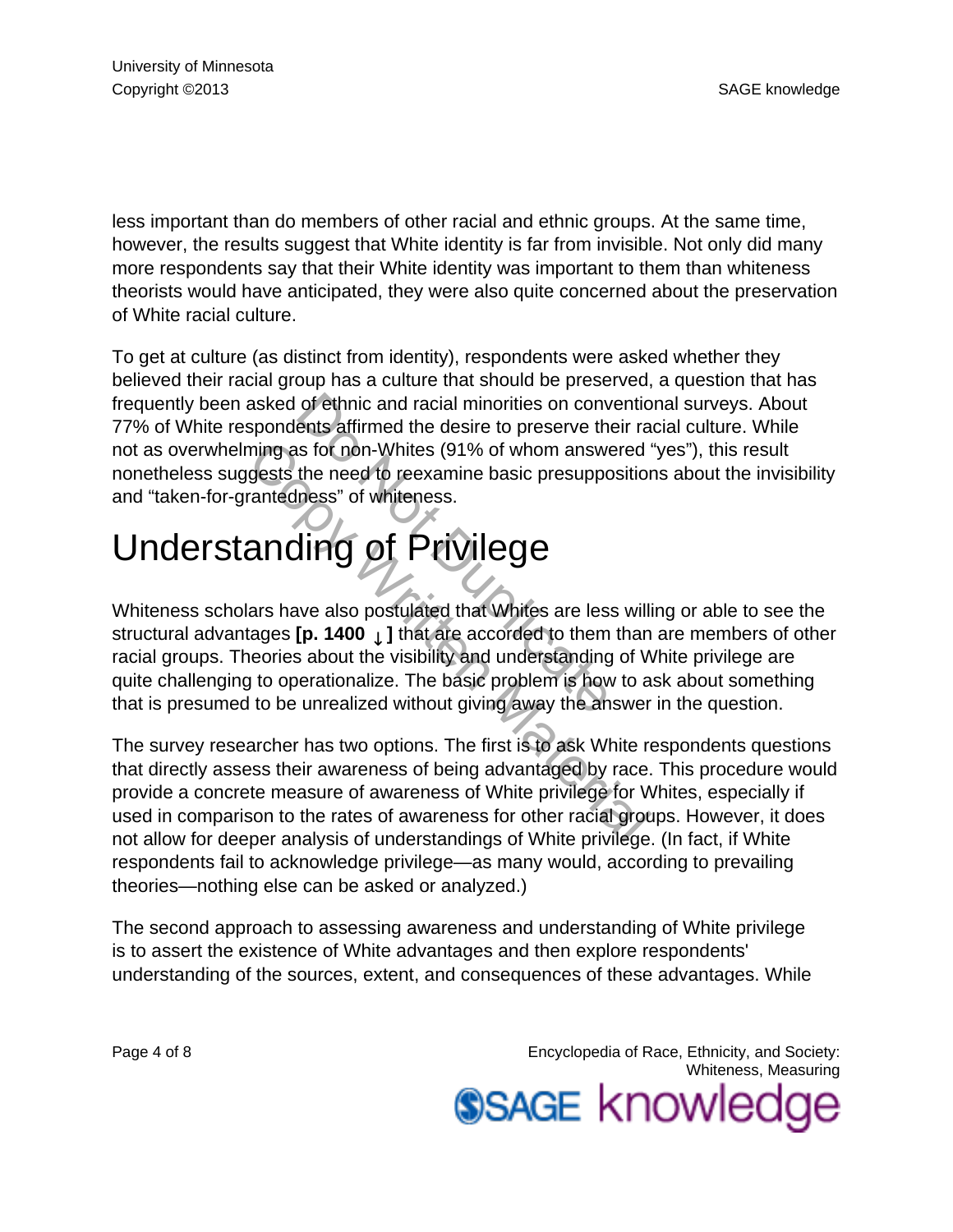not a direct measure of awareness, this procedure would afford rich information on understandings and conceptions of White advantage.

I hard work, and differences in family u<br>
isic empirical data on how Americans e<br>
ations differ between White and non-W<br>
an experimental, split-ballot design wh<br>
ed to explain White advantage (as just<br>
ilain African Americ The Mosaic survey took the latter route. It first asserted the existence of White advantage ("On average, White Americans have better jobs, income, and housing than others") and then asked respondents a series of questions about the perceived importance of factors frequently used to explain social inequality. These factors included prejudice and discrimination, laws and institutions, access to better schools and connections, effort and hard work, and differences in family upbringing. Responses to these items provide basic empirical data on how Americans explain White advantages and how these explanations differ between White and non-White respondents. The survey also employed an experimental, split-ballot design wherein half of the survey respondents were asked to explain White advantage (as just described), while the other half were asked to explain African American disadvantage using the same set of factors (a more traditional framing and standard approach).

xplanations differ between White and non-White<br>loyed an experimental, split-ballot design whereir<br>e asked to explain White advantage (as just desc<br>to explain African American disadvantage using t<br>al framing and standard ap Several key findings emerged from these items. First, a majority of White respondents acknowledged factors such as "prejudice and discrimination" as well as "access to schools and other social connections" as factors contributing to their own advantages— 62% and 83%, respectively. However, White respondents were, on average, somewhat less likely than non-Whites to acknowledge the importance of these factors. By way of comparison, 79% of non-Whites attributed White advantages to prejudice and discrimination, and 91% said that access to schools and social connections play a role. Perhaps even more revealing, 46% of White respondents did not believe that laws and institutions contribute significantly to the advantages of Whites in society, while 81% of non-White respondents did. In other words, many White respondents acknowledged that their advantages were influenced by factors such as prejudice and other social inequities, but—in stark contrast to the beliefs of non-Whites—not by U.S. laws and institutions.

Finally, the split-ballot design, which posed parallel questions about White advantage and Black disadvantage, revealed that White respondents' understandings of White privilege did not directly mirror conceptions of African American disadvantage. Most striking in this respect is that White respondents were more likely to say that prejudice and discrimination contribute to racial inequality when posed in terms of Black

Page 5 of 8 Encyclopedia of Race, Ethnicity, and Society: Whiteness, Measuring **SSAGE knowledge**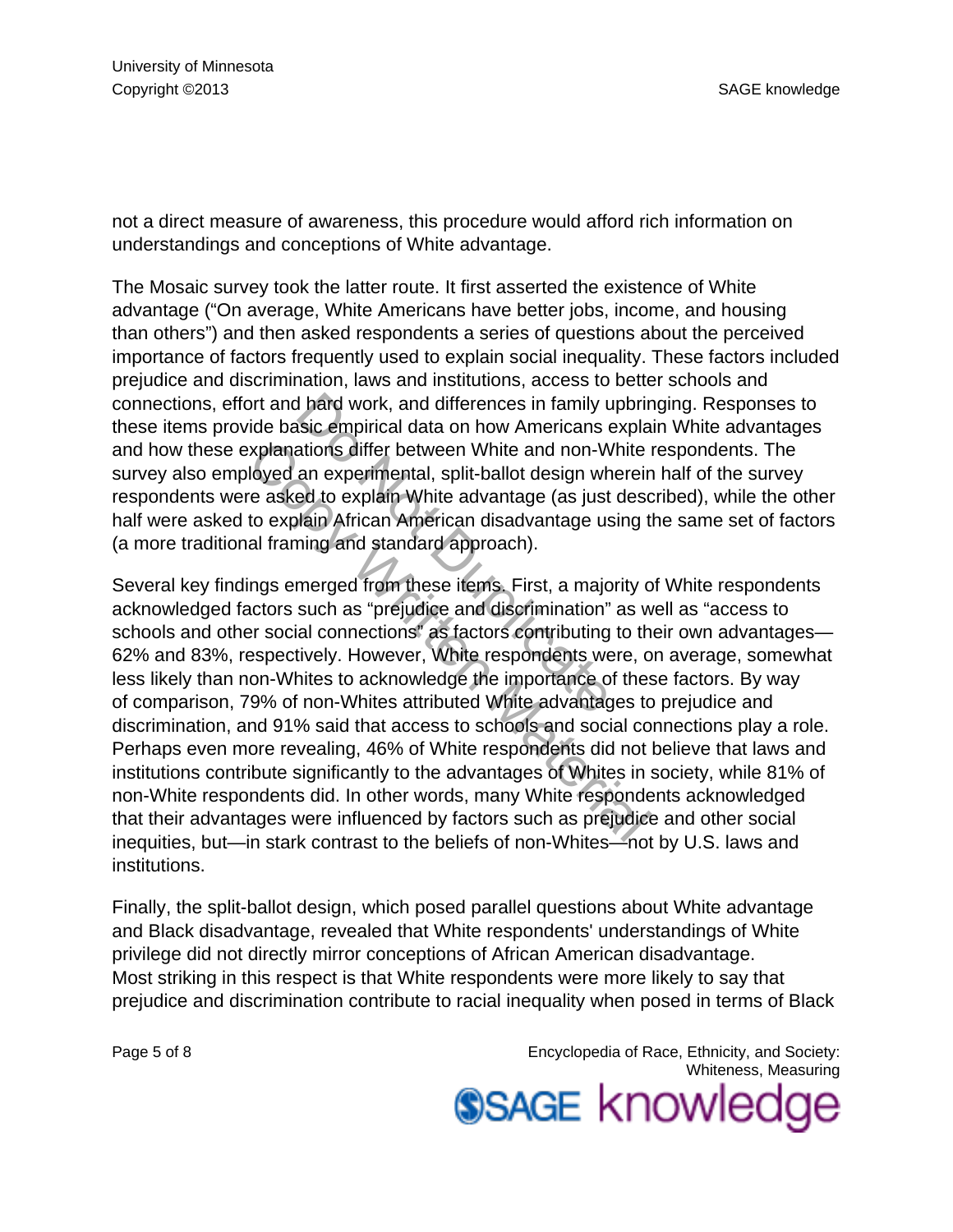disadvantage (75%) than when connected with White advantage (62%); conversely, Whites were more likely to attribute their collective success to effort and hard work (89%) than they were to blame African Americans on that score for their disadvantages (62%).

These findings, derived from several innovative survey items, provide data and direction for future research into how White Americans think about and understand racial privilege, both on their own terms and in comparison to other racial groups.

### Cultural Ideologies and Norms

**Ologies and Norms**<br>
Not whiteness that come out of the lite<br>
about culture, social justice, and racial<br>
Difference ess of White cultural norms and practic<br>
comativity." Because they are presume<br>
re, these aspects of white TRACTORYTED CITER TROTTITUS<br>
Instructions about whiteness that come out of the literatur<br>
pajes about culture, social justice, and racial equation<br>
the mormativity.<sup>9</sup> Because they are presumed to<br>
culture, these aspects o A third set of claims about whiteness that come out of the literature has to do with norms and ideologies about culture, social justice, and racial equality. These claims can be divided into two general categories: White adherence to color-blind ideals and the taken-for-grantedness of White cultural norms and practices, what is sometimes referred to as "White normativity." Because they are presumed to be deeply held and built into the culture, these aspects of whiteness are among the most difficult to operationalize and measure, especially using traditional survey methods that rely upon individual respondents and their more or less self-conscious understandings.

In terms of color-blind ideals, the basic argument by whiteness theorists is that Whites adhere to **[p. 1401** ↓ **]** individualistic values and meritocratic ideals that limit their ability to see the collective factors and structural forces that are the root of all racial phenomena. Adherence to color-blind ideals can be measured in a variety of ways. One approach is to draw upon standard survey questions relating to core beliefs about individual freedom, moral values, and the role of groups in U.S. society. Often used by racial attitudes researchers interested in "principled conservatism," items on special merit, government assistance, and affirmative action programs also afford insight into the nature and limits of individualist, color-blind ideals.

Another technique for assessing color blindness involves asking respondents about social factors such as favoritism, hard work, upbringing, and access to institutions that might have helped them personally to get ahead in life. In tandem with questions about

Page 6 of 8 **Page 6 of 8** Encyclopedia of Race, Ethnicity, and Society: Whiteness, Measuring **SSAGE knowled**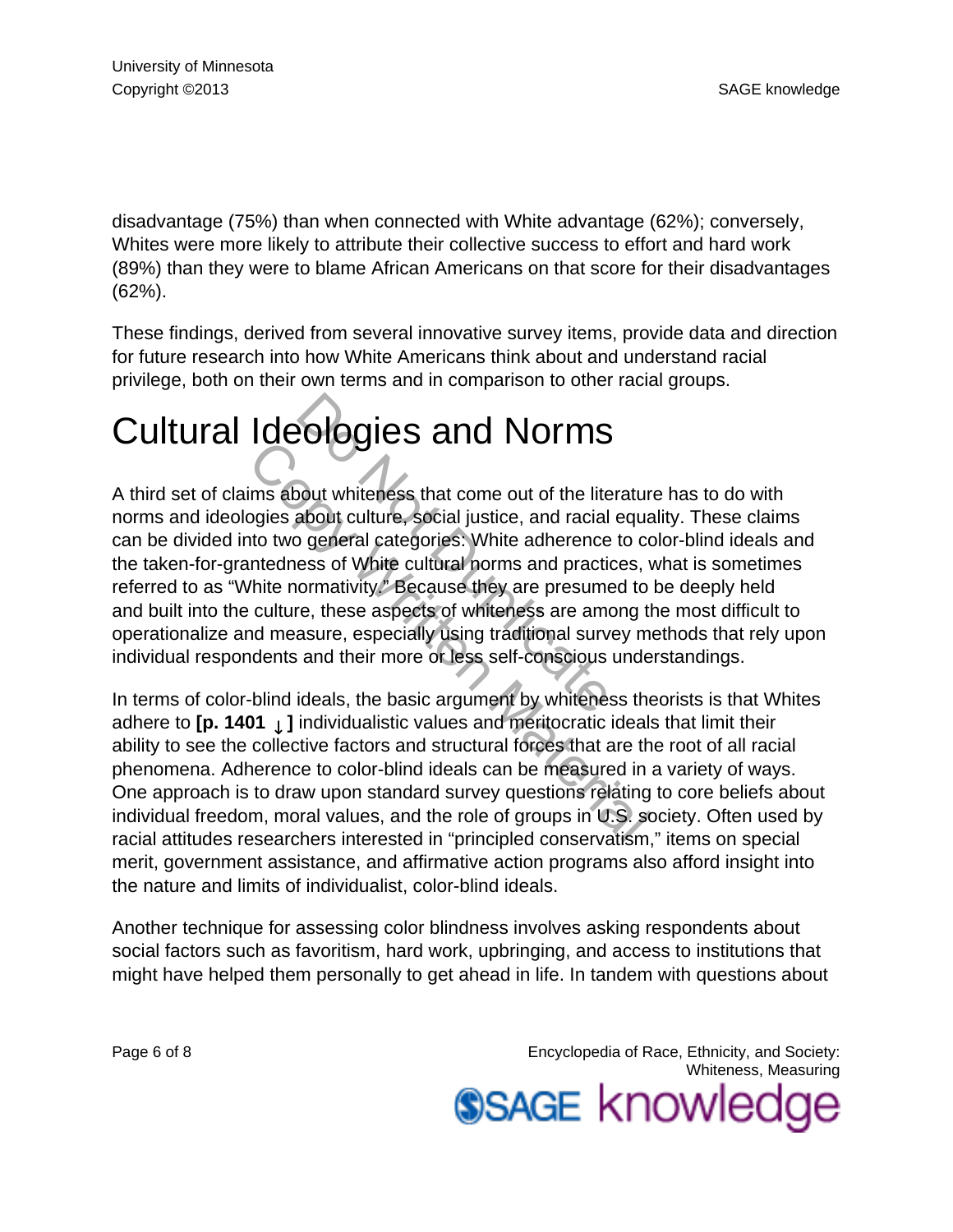group-based equalities outlined above, these items give purchase to the extent to which White respondents adhere to individualist ideologies in explaining their own success.

Responses to such batteries of questions on the Mosaic survey did not provide support for whiteness theories about White adherence to color-blind ideologies. This is not, however, because White respondents did not hold color-blind ideologies and values. Rather, it is because respondents of all races held the individualist, meritocratic ideals and visions associated with color blindness. If color blindness is in any way unique among White individuals in the United States, it would appear that other data and techniques are required to document that claim and assess its relationship to whiteness more generally.

als in the United States, it would appear of to document that claim and assess it<br>at color-blind ideologies in whiteness the culture—the way in which White valu<br>y conflated with the dominant beliefs at<br>ords, White American s about color-blind ideologies in whiteness theory<br>of White culture—the way in which White values, a<br>mately conflated with the dominant beliefs and be<br>her words, White Americans are privileged not or<br>a mainstream culture t Related to claims about color-blind ideologies in whiteness theory are notions about the normativity of White culture—the way in which White values, assumptions, and practices are intimately conflated with the dominant beliefs and behaviors of the society as a whole. In other words, White Americans are privileged not only by the color of their skin but also by a mainstream culture that allows them to feel comfortable, natural, and normal. Claims about White cultural norms (or any cultural norms, for that matter) are among the most difficult to operationalize using survey methods, almost always requiring indirect indictors and proxy measures.

Questions about expectations for assimilation are one technique. What practices or standards do newcomers (or outsiders) need to adopt or adapt to in order to fit in? Over 90% of respondents to the Mosaic survey, for example, said that new immigrants need to learn English, and about two-thirds believed that immigrants should celebrate American holidays and traditions. (This held for Whites and non-Whites alike.)

Nine of ten Mosaic respondents also agreed that Americans need to share a basic set of moral values. However, such items tend to be awkward to frame and interpret in explicitly racial terms. An experimental item on the Mosaic survey asked respondents whether they would characterize the United States today as a "White nation." The results are intriguing but far from definitive: 34% of non-White respondents said "yes," compared with 26% of White respondents. Powerful and pervasive as White cultural norms and ideals may be, conventional quantitative data and techniques are probably not the best way to grasp them or understand their broader social impacts.

Page 7 of 8 **Page 7 of 8** Encyclopedia of Race, Ethnicity, and Society: Whiteness, Measuring **SSAGE knowled**